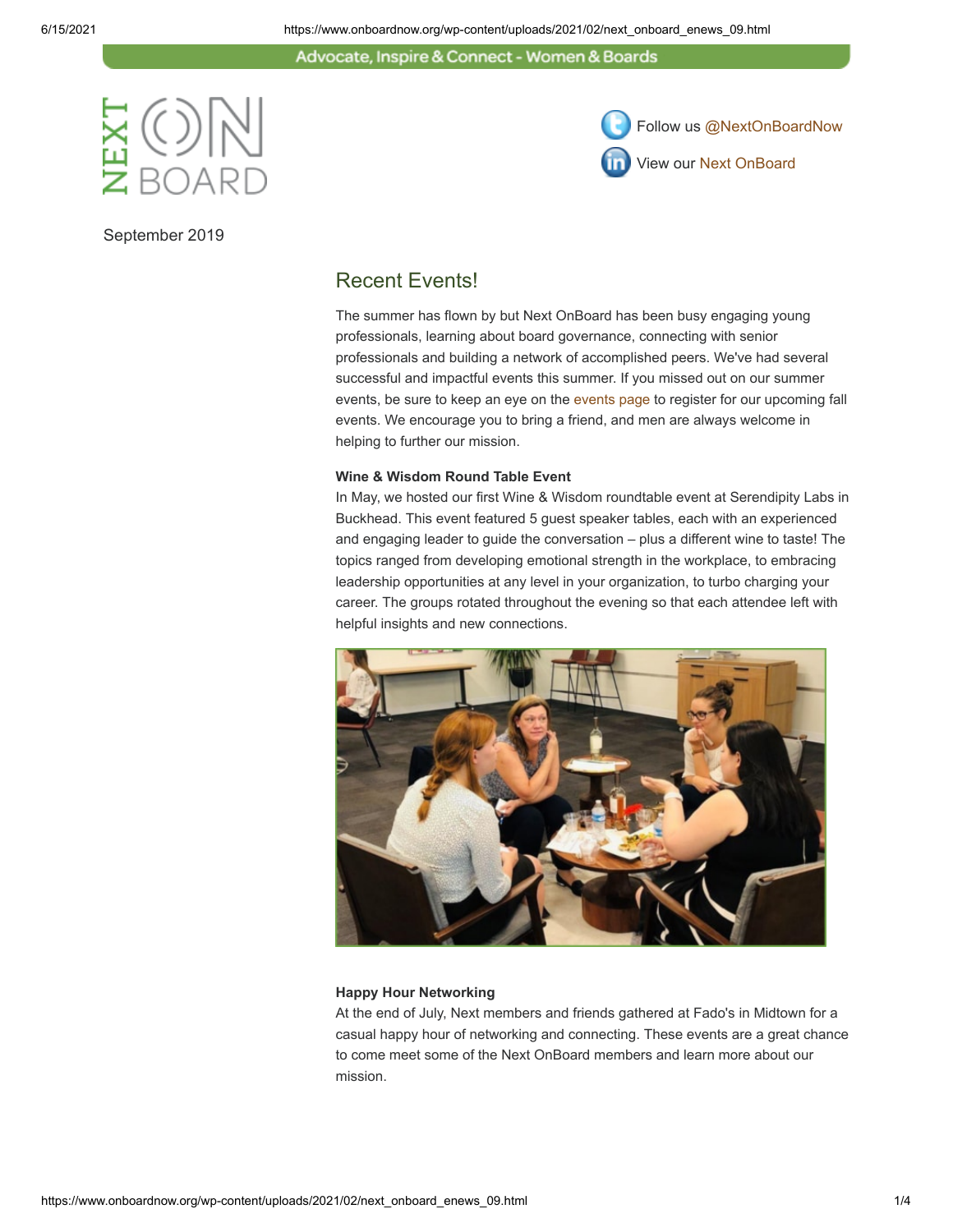6/15/2021 https://www.onboardnow.org/wp-content/uploads/2021/02/next\_onboard\_enews\_09.html



#### **Panel Discussion & Luncheon**

In August, we partnered with Emory's Alumni Leadership Circle for a luncheon and panel discussion. 60 attendees learned from four experienced executive women on how to manage through feelings of doubt that can plague women in the workplace. They discussed how to help support female professionals and conquer Imposter Syndrome.

Here are our top 3 takeaways from the event:

- Women often feel like they have to be fully baked, but we have to give ourselves runway to learn, especially in new situations.
- You can be you and be a leader. You can leverage your differences instead of trying to be like the guys.
- It takes courage to be vulnerable. And good leaders are courageous enough to show their vulnerability.

Thank you to our wonderful speakers for sharing their knowledge and experiences.



Be sure to check out [Next OnBoard's event page](https://www.onboardnow.org/news-events/events/) for upcoming events.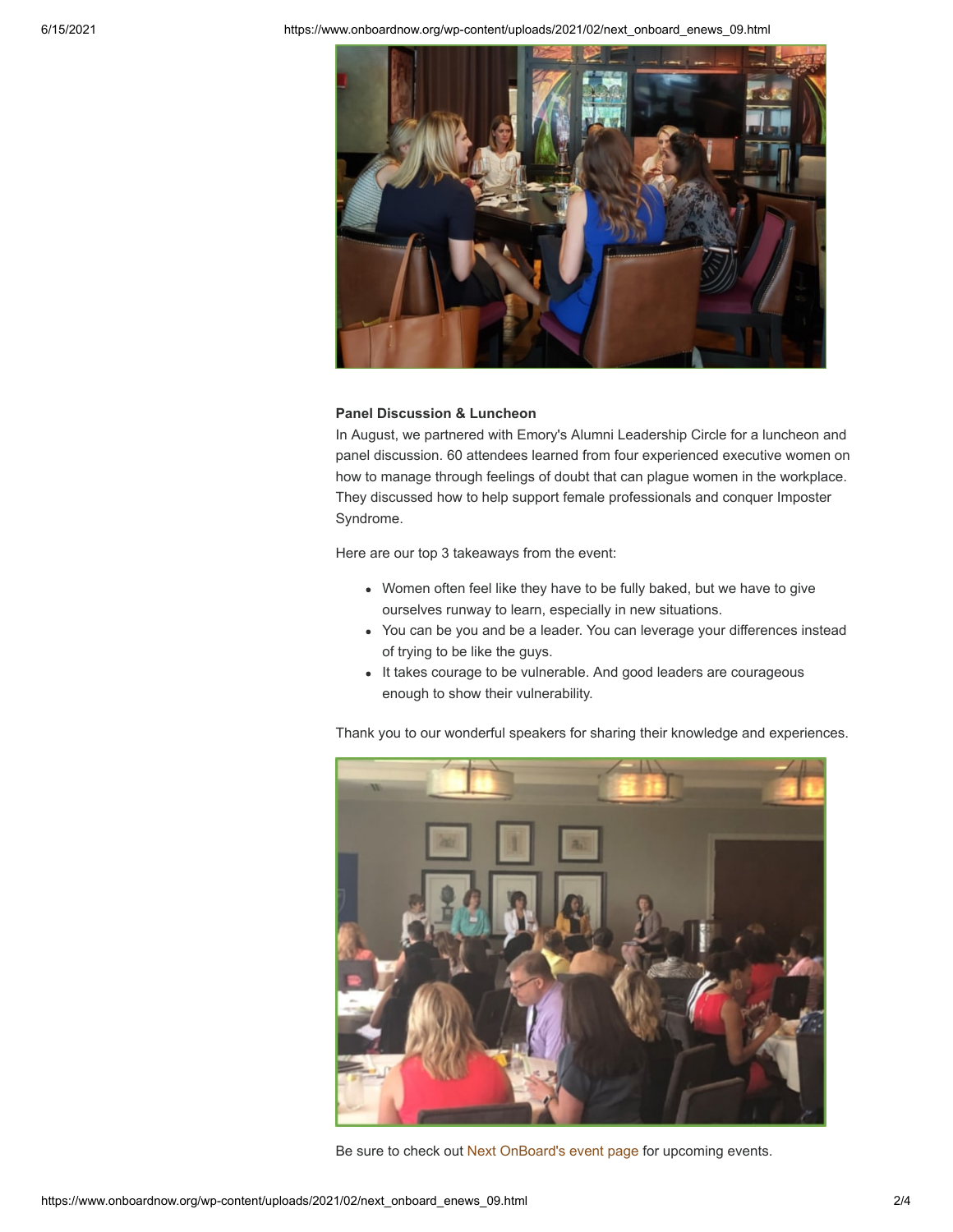## Next OnBoard's Mentor Program

– The mentorship program's third year is in in full swing with five wonderful mentors and 17 mentees. This is another great benefit for Next OnBoard members to connect with OnBoard members and learn from their vast knowledge and experiences. Here's what some of our mentees have to say about the program:

*"When I signed up for the Next OnBoard Mentoring Program, I thought that it would be a very formal - almost interview-like - process to get to know my mentor and my co-mentees. I was honestly surprised by how generous Stephanie (my mentor) is with her time and her willingness to help me and the others in my group. And the same goes for my co-mentees and their willingness to make introductions and share tips/ tricks to navigate work and life. I realize that I can learn as much from them as I would from Stephanie, if not more. This is a truly formative experience that is shaping how I think about paying-it-forward when it comes to those I mentor and coach now and in the future."* - **Namratha Vedire, Next OnBoard member and mentee**

*"To put it simply, our mentor group (led by Suzanne) is amazing. This experience for me has been the first experience I've had where I get to spend time with other professional women outside of my office. Our group because very open for all of our issues and questions from the beginning. Suzanne has been beyond encouraging when it comes to empowering ourselves, advising us on how to take initiative and even how to handle struggles that we have faced in the office. This mentoring group has honestly been the best mentoring experience I've ever had as cliché as it sounds, I mean it with 100% my heart."* - **Taylor Benatar, Next OnBoard member and mentee**

# Still on the fence about joining Next OnBoard?

Here are just a few of the many reasons to become a member today.

- 1. Discounts to Next OnBoard and OnBoard events throughout the year, plus a complimentary headshot at the Happy Hour & Headshots event.
- 2. Exclusive access to our mentorship program where you will be matched with an experienced professional and a small group to connect with and learn from throughout the year.
- 3. Run for leadership and committee positions to enhance your professional experience and skills.

#### [Learn more about the benefits of membership here.](https://www.onboardnow.org/next-onboard/next-membership/)

## We need your input!

Whether you are a current member or haven't yet joined Next On Board, we want to hear from you! Please take this brief survey to help us learn how we can [improve Next OnBoard and make it a valuable resource for you. Click here to take](https://www.surveymonkey.com/survey-taken/?sm=m3xZOh4IRYXiSeZ8KlSWeEfYhrJOJ14uNsjwiwtjbc7oUuhDhu140vY8oJnR5yfDmBmjTRkvbkLJtcQG8hFDkrFBDQKrDap0a5Z_2BpBGvRpQ_3D) the brief survey.